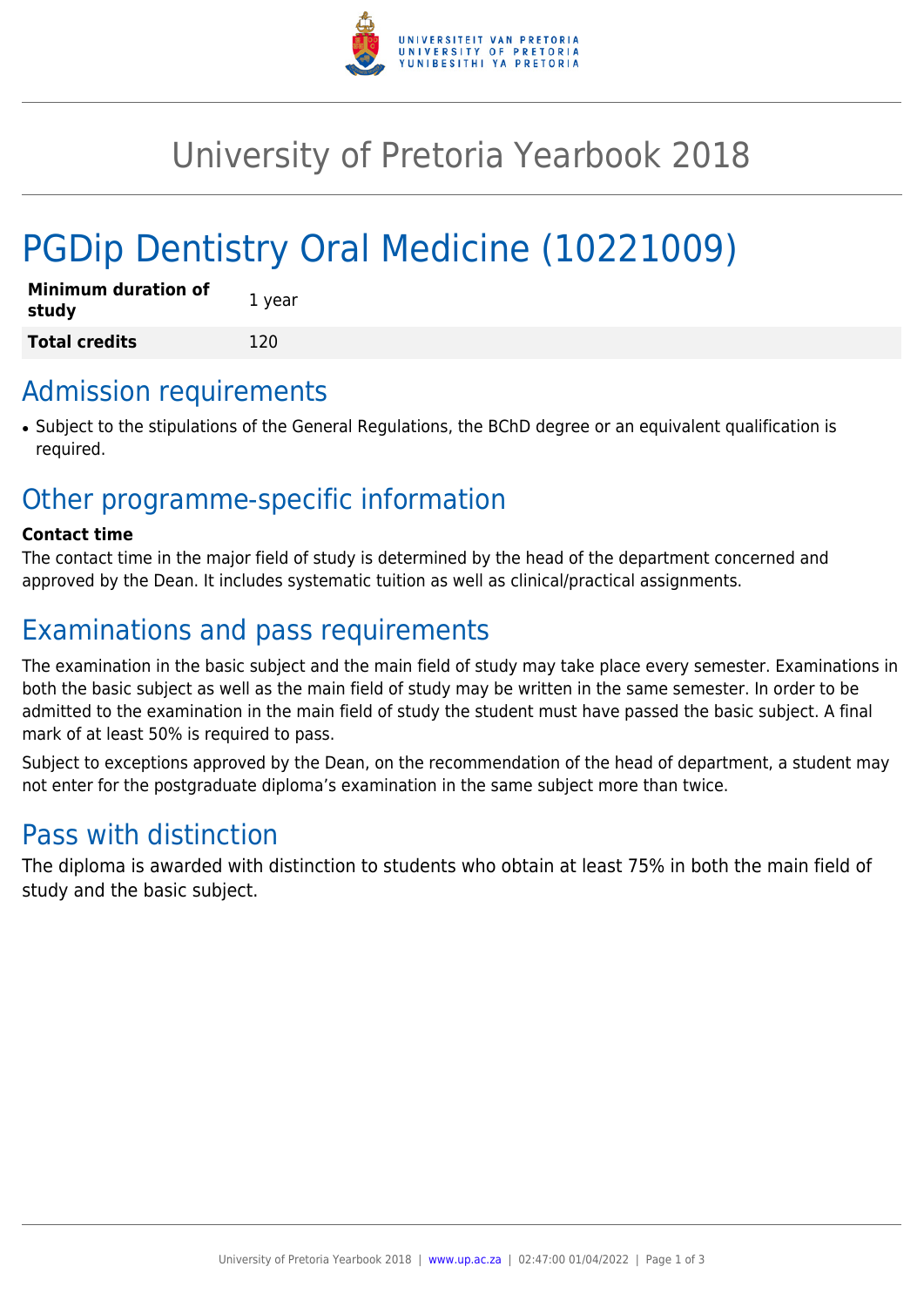

# Curriculum: Final year

**Minimum credits: 120**

## **Core modules**

## **Oral medicine 701 (MGK 701)**

| <b>Module credits</b>         | 100.00                                     |
|-------------------------------|--------------------------------------------|
| Language of tuition           | Separate classes for Afrikaans and English |
| <b>Department</b>             | Periodontics and Oral Medicine             |
| <b>Period of presentation</b> | Year                                       |

## **Elective modules**

## **Anatomy 710 (ANA 710)**

| <b>Module credits</b>         | 20.00                                       |
|-------------------------------|---------------------------------------------|
| <b>Prerequisites</b>          | No prerequisites.                           |
| Language of tuition           | Afrikaans and English are used in one class |
| <b>Department</b>             | Anatomy                                     |
| <b>Period of presentation</b> | Semester 1                                  |

## **Anatomy and principles of surgery 700 (CBA 700)**

| <b>Module credits</b>         | 20.00                                      |
|-------------------------------|--------------------------------------------|
| Language of tuition           | Separate classes for Afrikaans and English |
| <b>Department</b>             | Maxillo Facial and Oral Surgery            |
| <b>Period of presentation</b> | Semester 1                                 |

## **Physiology 714 (FSG 714)**

| <b>Module credits</b>         | 20.00                          |
|-------------------------------|--------------------------------|
| Language of tuition           | Module is presented in English |
| <b>Department</b>             | Physiology                     |
| <b>Period of presentation</b> | Year                           |

## **Applied oral biology 700 (MDB 700)**

| <b>Module credits</b>         | 20.00                                      |
|-------------------------------|--------------------------------------------|
| Language of tuition           | Separate classes for Afrikaans and English |
| <b>Department</b>             | Oral Pathology and Oral Biology            |
| <b>Period of presentation</b> | Semester 1                                 |